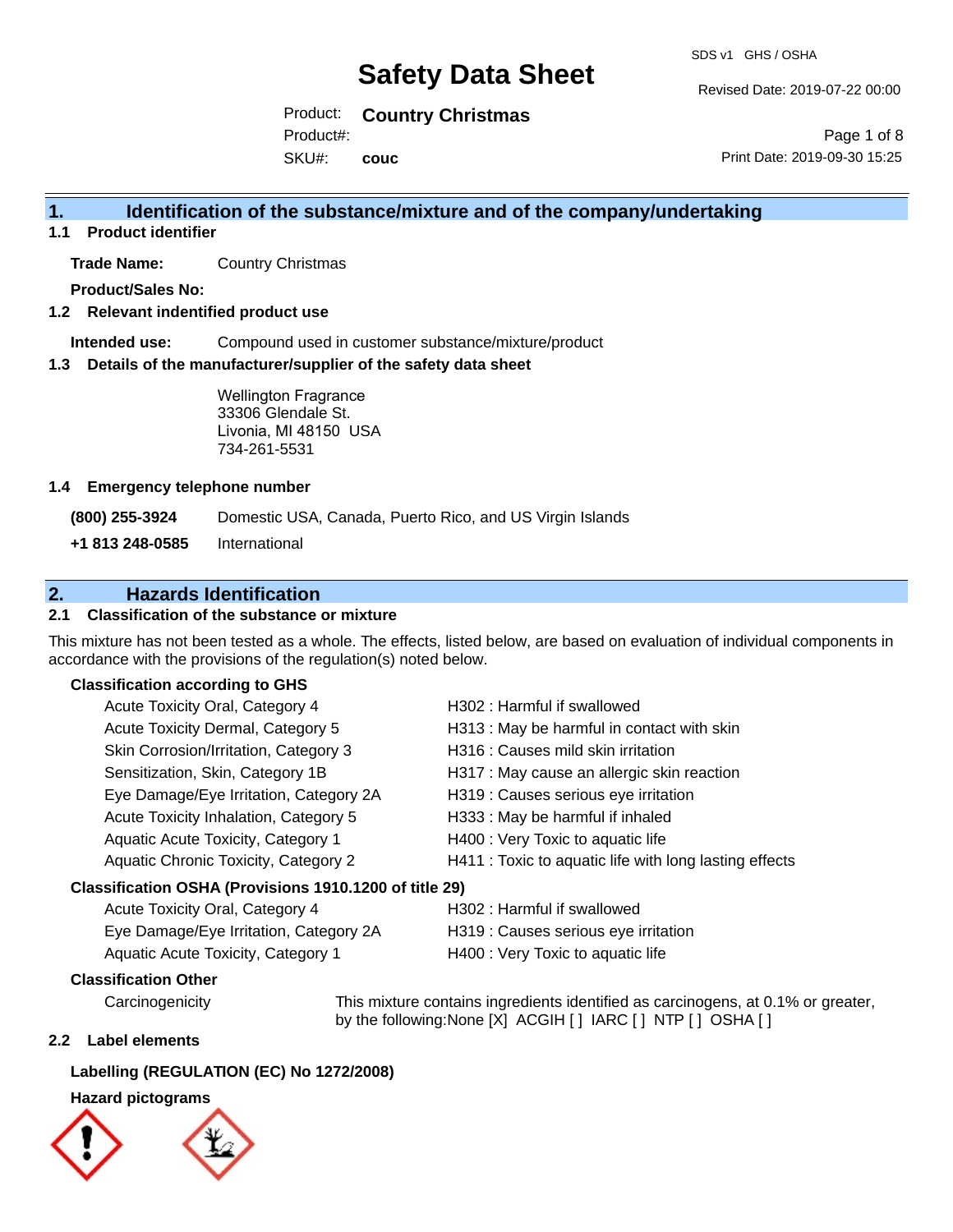### Product: **Country Christmas**

SKU#: Product#: **couc** Revised Date: 2019-07-22 00:00

SDS v1 GHS / OSHA

Page 2 of 8 Print Date: 2019-09-30 15:25

| <b>Signal Word: Warning</b>     |                                                                                                                                  |
|---------------------------------|----------------------------------------------------------------------------------------------------------------------------------|
| <b>Hazard statments</b>         |                                                                                                                                  |
| H302                            | Harmful if swallowed                                                                                                             |
| H313                            | May be harmful in contact with skin                                                                                              |
| H316                            | Causes mild skin irritation                                                                                                      |
| H317                            | May cause an allergic skin reaction                                                                                              |
| H <sub>319</sub>                | Causes serious eye irritation                                                                                                    |
| H333                            | May be harmful if inhaled                                                                                                        |
| H400                            | Very Toxic to aquatic life                                                                                                       |
| H411                            | Toxic to aquatic life with long lasting effects                                                                                  |
| <b>Precautionary Statements</b> |                                                                                                                                  |
| <b>Prevention:</b>              |                                                                                                                                  |
| P <sub>264</sub>                | Wash hands thoroughly after handling                                                                                             |
| P <sub>270</sub>                | Do not eat, drink or smoke when using this product                                                                               |
| P <sub>272</sub>                | Contaminated work clothing should not be allowed out of the workplace                                                            |
| P273                            | Avoid release to the environment                                                                                                 |
| Response:                       |                                                                                                                                  |
| $P301 + P312 + P330$            | IF SWALLOWED: Call a POISON CENTER or doctor/physician if you feel unwell Rinse<br>mouth                                         |
| $P302 + P352$                   | IF ON SKIN: Wash with soap and water                                                                                             |
| $P304 + P312$                   | IF INHALED: Call a POISON CENTER or doctor/physician if you feel unwell                                                          |
| $P305 + P351 + P338$            | IF IN EYES: Rinse cautiously with water for several minutes Remove contact lenses if<br>present and easy to do. continue rinsing |
| $P333 + P313$                   | If skin irritation or a rash occurs: Get medical advice/attention                                                                |
| $P337 + P313$                   | If eye irritation persists: Get medical advice/attention                                                                         |
| P363                            | Wash contaminated clothing before reuse                                                                                          |
| P391                            | <b>Collect Spillage</b>                                                                                                          |
|                                 |                                                                                                                                  |

#### **2.3 Other Hazards**

**no data available**

## **3. Composition/Information on Ingredients**

#### **3.1 Mixtures**

This product is a complex mixture of ingredients, which contains among others the following substance(s), presenting a health or environmental hazard within the meaning of the UN Globally Harmonized System of Classification and Labeling of Chemicals (GHS):

| CAS#<br>Ingredient     | EC#                        | Conc.<br>Range | <b>GHS Classification</b> |
|------------------------|----------------------------|----------------|---------------------------|
| 120-51-4               | 204-402-9                  | $50 - 60 %$    | H302; H313; H400; H411    |
| <b>Benzyl Benzoate</b> |                            |                |                           |
| $101 - 39 - 3$         | 202-938-8                  | $10 - 20%$     | H303; H317; H401          |
|                        | alpha-Methylcinnamaldehyde |                |                           |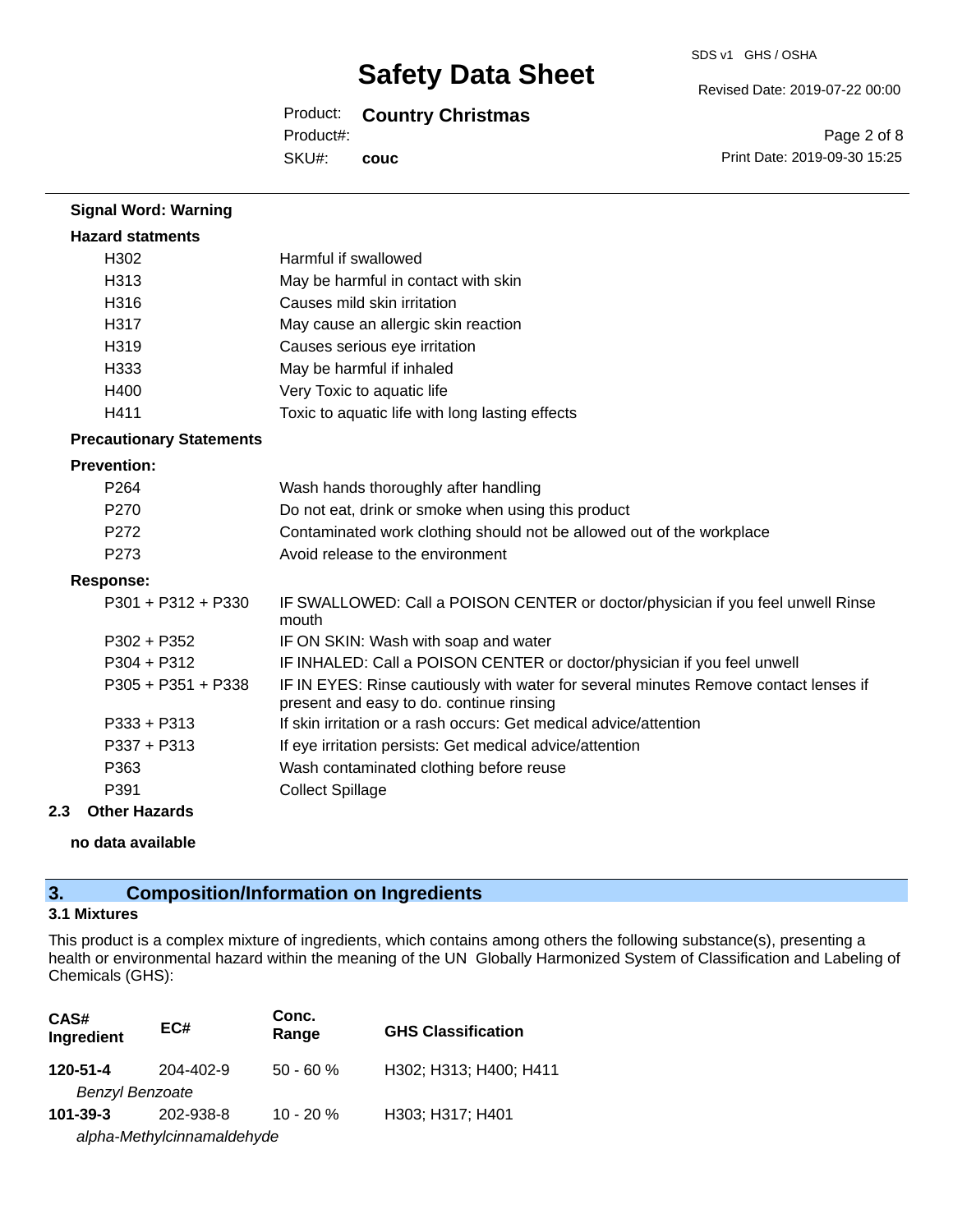## Product: **Country Christmas**

Product#:

SKU#: **couc**

## Revised Date: 2019-07-22 00:00

Page 3 of 8 Print Date: 2019-09-30 15:25

| CAS#<br>Ingredient                                       | EC#                            | Conc.<br>Range | <b>GHS Classification</b>    |
|----------------------------------------------------------|--------------------------------|----------------|------------------------------|
| 121-32-4                                                 | 204-464-7                      | $2 - 5%$       | H303; H320; H402             |
|                                                          | 3-Ethoxy-4-hydroxybenzaldehyde |                |                              |
| $60 - 12 - 8$                                            | 200-456-2                      | $2 - 5%$       | H302; H313; H316; H319       |
| phenethyl alcohol                                        |                                |                |                              |
| $97 - 53 - 0$                                            | 202-589-1                      | $2 - 5%$       | H303; H316; H317; H319; H401 |
| Eugenol                                                  |                                |                |                              |
| 1222-05-5                                                | 214-946-9                      | $2 - 5%$       | H316; H400; H410             |
|                                                          | Hexamethylindanopyran          |                |                              |
| $88 - 41 - 5$                                            | 201-828-7                      | $2 - 5%$       | H227; H303; H316; H401; H411 |
| 2-t-Butylcyclohexyl acetate                              |                                |                |                              |
| 25225-08-5                                               | 246-735-2                      | $1 - 2%$       | H227; H316; H401; H411       |
| I-Cyclocitronellene formate                              |                                |                |                              |
| $91 - 64 - 5$                                            | 202-086-7                      | $1 - 2%$       | H302; H317; H402             |
| Coumarin                                                 |                                |                |                              |
| $121 - 33 - 5$                                           | 204-465-2                      | $1 - 2%$       | H303; H319                   |
| vanillin                                                 |                                |                |                              |
| 706-14-9                                                 | 211-892-8                      | $1 - 2%$       | H316                         |
| gamma-Decalactone                                        |                                |                |                              |
| See Section 16 for full text of GHS classification codes |                                |                |                              |

See Section 16 for full text of GHS classification codes which where not shown in section 2

Total Hydrocarbon Content (%  $w/w$ ) = 0.71

## **4. First Aid Measures**

#### **4.1 Description of first aid measures**

| Inhalation:           | Remove from exposure site to fresh air and keep at rest.<br>Obtain medical advice.                            |
|-----------------------|---------------------------------------------------------------------------------------------------------------|
| Eye Exposure:         | Flush immediately with water for at least 15 minutes.<br>Contact physician if symptoms persist.               |
| <b>Skin Exposure:</b> | Remove contaminated clothes. Wash thoroughly with water (and soap).<br>Contact physician if symptoms persist. |
| Ingestion:            | Rinse mouth with water and obtain medical advice.                                                             |
| 4.2                   | Most important symptoms and effects, both acute and delayed                                                   |
| Symptoms:             | no data available                                                                                             |
| Risks:                | Refer to Section 2.2 "Hazard Statements"                                                                      |
| 4.3                   | Indication of any immediate medical attention and special treatment needed                                    |

SDS v1 GHS / OSHA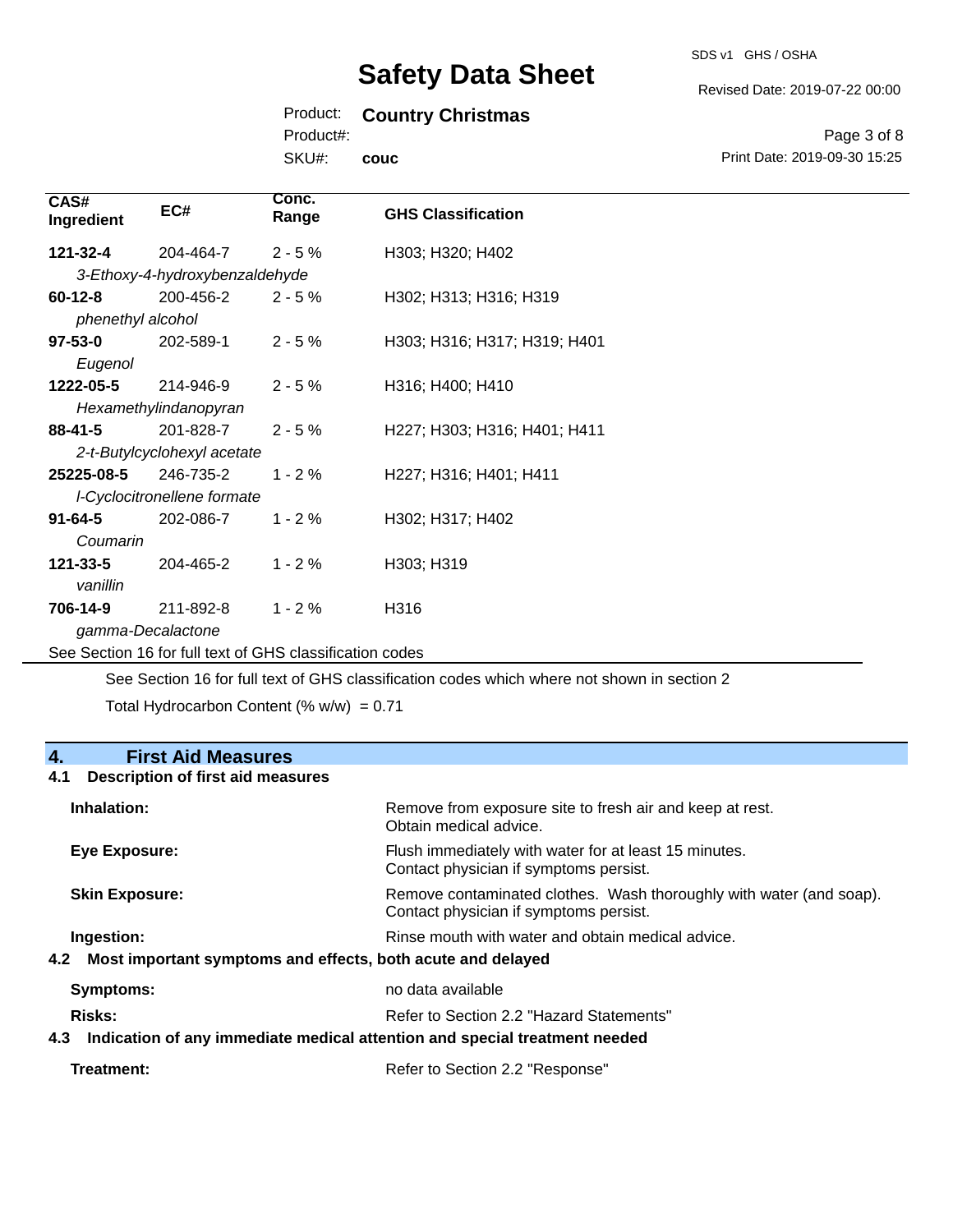SDS v1 GHS / OSHA

Revised Date: 2019-07-22 00:00

### Product: **Country Christmas**

Product#:

SKU#: **couc**

Page 4 of 8 Print Date: 2019-09-30 15:25

| 5 <sub>1</sub><br><b>Fire-Fighting measures</b><br><b>Extinguishing media</b><br>5.1 |                                                   |
|--------------------------------------------------------------------------------------|---------------------------------------------------|
| Suitable:                                                                            | Carbon dioxide (CO2), Dry chemical, Foam          |
| Unsuitable<br>Special hazards arising from the substance or mixture<br>$5.2^{\circ}$ | Do not use a direct water jet on burning material |
| During fire fighting:<br><b>Advice for firefighters</b><br>5.3                       | Water may be ineffective                          |
| <b>Further information:</b>                                                          | Standard procedure for chemical fires             |

#### **6. Accidental Release Measures**

#### **6.1 Personal precautions, protective equipment and emergency procedures**

Avoid inhalation and contact with skin and eyes. A self-contained breathing apparatus is recommended in case of a major spill.

#### **6.2 Environmental precautions**

Keep away from drains, soil, and surface and groundwater.

#### **6.3 Methods and materials for containment and cleaning up**

Clean up spillage promptly. Remove ignition sources. Provide adequate ventilation. Avoid excessive inhalation of vapors. Gross spillages should be contained by use of sand or inert powder and disposed of according to the local regulations.

#### **6.4 Reference to other sections**

Not Applicable

### **7. Handling and Storage**

#### **7.1 Precautions for safe handling**

Apply according to good manufacturing and industrial hygiene practices with proper ventilation. Do not drink, eat or smoke while handling. Respect good personal hygiene.

#### **7.2 Conditions for safe storage, including any incompatibilities**

Store in a cool, dry and ventilated area away from heat sources and protected from light in tightly closed original container. Avoid uncoated metal container. Keep air contact to a minimum.

#### **7.3 Specific end uses**

No information available

#### **8. Exposure Controls/Personal Protection**

#### **8.1 Control parameters**

**Exposure Limits:** Contains no substances with occupational exposure limit values.

**Engineering Controls:** Use local exhaust as needed.

#### **8.2 Exposure controls - Personal protective equipment**

**Eye protection:** Tightly sealed goggles, face shield, or safety glasses with brow guards and side shields, etc. as may be appropriate for the exposure

**Respiratory protection:** Avoid excessive inhalation of concentrated vapors. Apply local ventilation where appropriate.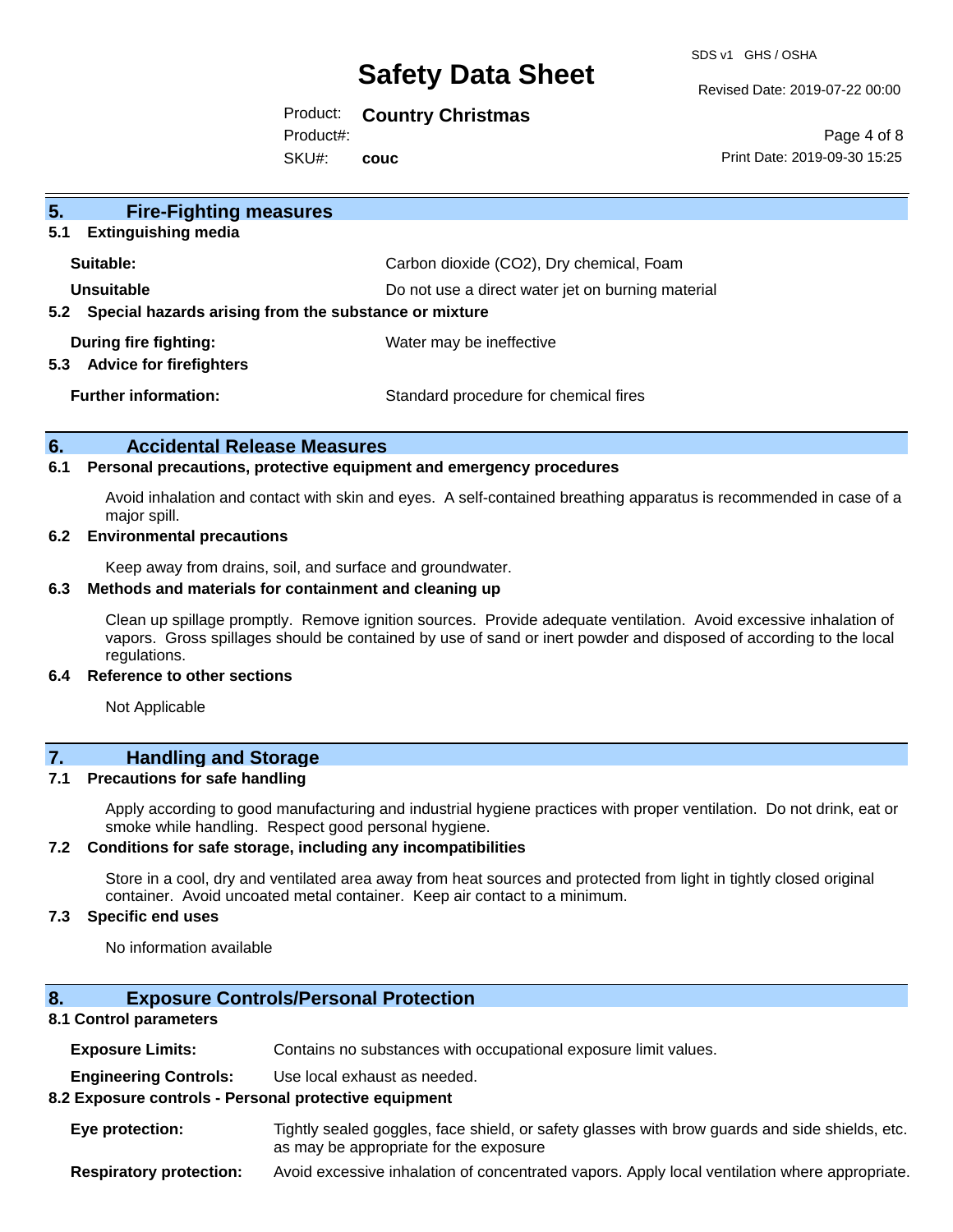SDS v1 GHS / OSHA

Revised Date: 2019-07-22 00:00

| Product: |  | <b>Country Christmas</b> |
|----------|--|--------------------------|
|----------|--|--------------------------|

Product#:

Page 5 of 8 Print Date: 2019-09-30 15:25

SKU#: **couc**

**Skin protection:** Avoid Skin contact. Use chemically resistant gloves as needed.

### **9. Physical and Chemical Properties**

#### **9.1 Information on basic physical and chemical properties**

| Appearance:                  | Liquid                       |
|------------------------------|------------------------------|
| Odor:                        | Conforms to Standard         |
| Color:                       | Pale Yellow to Yellow (G3-5) |
| <b>Viscosity:</b>            | Liquid                       |
| <b>Freezing Point:</b>       | Not determined               |
| <b>Boiling Point:</b>        | Not determined               |
| <b>Melting Point:</b>        | Not determined               |
| <b>Flashpoint (CCCFP):</b>   | >200 F (93.33 C)             |
| <b>Auto flammability:</b>    | Not determined               |
| <b>Explosive Properties:</b> | None Expected                |
| <b>Oxidizing properties:</b> | None Expected                |
| Vapor Pressure (mmHg@20 C):  | 0.8418                       |
| %VOC:                        | 0.84                         |
| Specific Gravity @ 25 C:     | 1.0800                       |
| Density @ 25 C:              | 1.0770                       |
| Refractive Index @ 20 C:     | 1.5570                       |
| Soluble in:                  | Oil                          |

### **10. Stability and Reactivity**

| 10.1 Reactivity                         | None                                               |
|-----------------------------------------|----------------------------------------------------|
| <b>10.2 Chemical stability</b>          | Stable                                             |
| 10.3 Possibility of hazardous reactions | None known                                         |
| <b>10.4 Conditions to avoid</b>         | None known                                         |
| 10.5 Incompatible materials             | Strong oxidizing agents, strong acids, and alkalis |
| 10.6 Hazardous decomposition products   | None known                                         |

### **11. Toxicological Information**

#### **11.1 Toxicological Effects**

Acute Toxicity Estimates (ATEs) based on the individual Ingredient Toxicity Data utilizing the "Additivity Formula"

**Acute toxicity - Oral - (Rat) mg/kg** (LD50: 1770.8259) Harmful if swallowed **Acute toxicity - Inhalation - (Rat) mg/L/4hr** (LD50: 76.2409) May be harmful if inhaled **Skin corrosion / irritation** May be harmful if inhaled

Acute toxicity - Dermal - (Rabbit) mg/kg <br>
(LD50: 2864.2155) May be harmful in contact with skin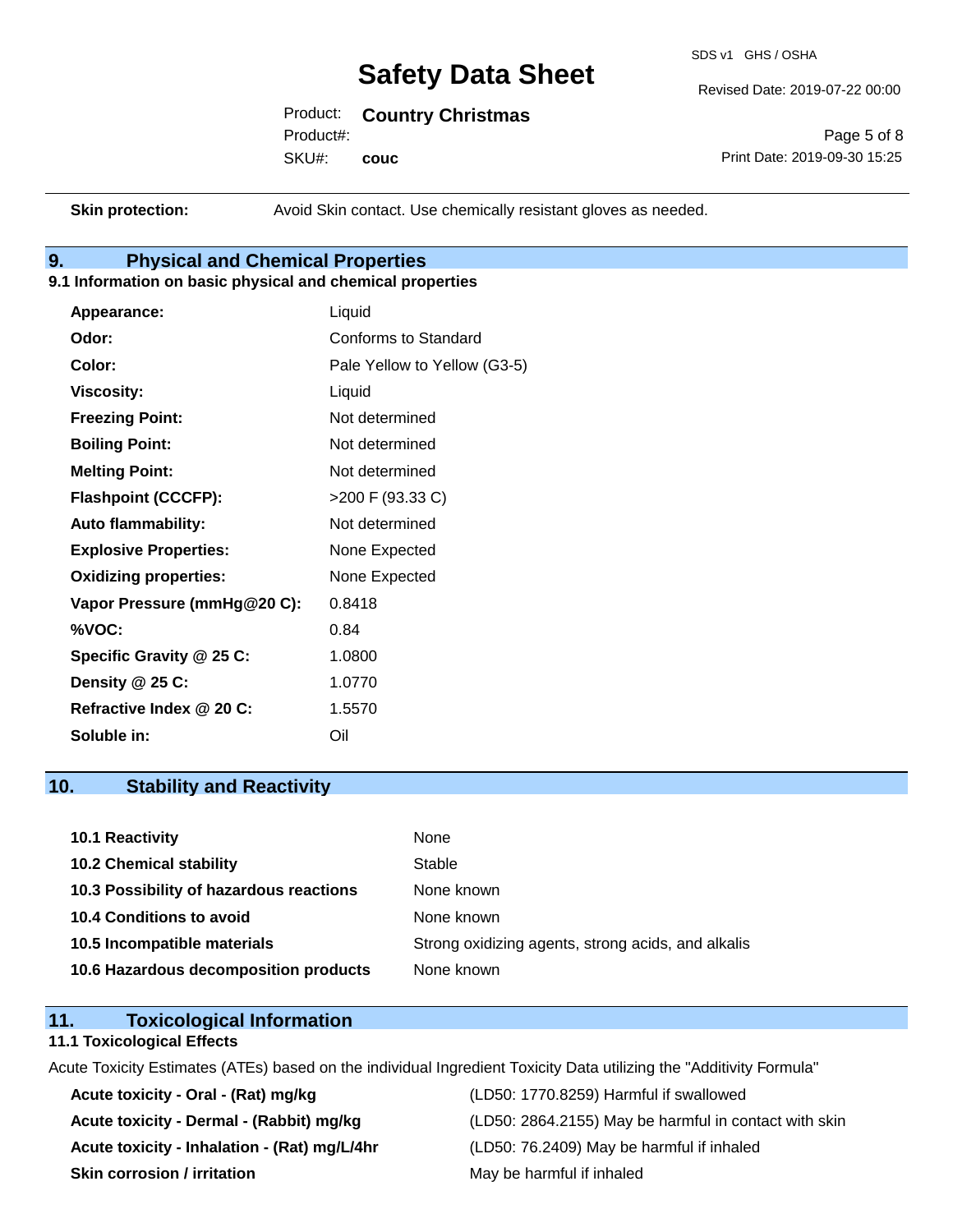SDS v1 GHS / OSHA

Revised Date: 2019-07-22 00:00

Product: **Country Christmas**

Product#:

SKU#: **couc**

Page 6 of 8 Print Date: 2019-09-30 15:25

| Serious eye damage / irritation                    | Causes serious eye irritation                            |
|----------------------------------------------------|----------------------------------------------------------|
| <b>Respiratory sensitization</b>                   | Not classified - the classification criteria are not met |
| <b>Skin sensitization</b>                          | May cause an allergic skin reaction                      |
| <b>Germ cell mutagenicity</b>                      | Not classified - the classification criteria are not met |
| Carcinogenicity                                    | Not classified - the classification criteria are not met |
| <b>Reproductive toxicity</b>                       | Not classified - the classification criteria are not met |
| Specific target organ toxicity - single exposure   | Not classified - the classification criteria are not met |
| Specific target organ toxicity - repeated exposure | Not classified - the classification criteria are not met |
| <b>Aspiration hazard</b>                           | Not classified - the classification criteria are not met |

#### **12. Ecological Information 12.1 Toxicity**

| <b>Acute acquatic toxicity</b>     | Very Toxic to aquatic life                      |
|------------------------------------|-------------------------------------------------|
| <b>Chronic acquatic toxicity</b>   | Toxic to aquatic life with long lasting effects |
| <b>Toxicity Data on soil</b>       | no data available                               |
| <b>Toxicity on other organisms</b> | no data available                               |
|                                    |                                                 |
| 12.2 Persistence and degradability | no data available                               |
| 12.3 Bioaccumulative potential     | no data available                               |
| 12.4 Mobility in soil              | no data available                               |
| 12.5 Other adverse effects         | no data available                               |

#### **13. Disposal Conditions**

#### **13.1 Waste treatment methods**

Do not allow product to reach sewage systems. Dispose of in accordance with all local and national regulations. Send to a licensed waste management company.The product should not be allowed to enter drains, water courses or the soil. Do not contaminate ponds, waterways or ditches with chemical or used container.

## **14. Transport Information**

| <b>Marine Pollutant</b>                                                                  | Yes. Ingredient of greatest environmental impact:<br>120-51-4 : (50 - 60 %) : Benzyl Benzoate |                                     |                   |                 |        |
|------------------------------------------------------------------------------------------|-----------------------------------------------------------------------------------------------|-------------------------------------|-------------------|-----------------|--------|
| Regulator                                                                                |                                                                                               | <b>Class</b>                        | <b>Pack Group</b> | <b>Sub Risk</b> | UN-nr. |
| U.S. DOT (Non-Bulk)<br><b>Chemicals NOI</b><br><b>ADR/RID (International Road/Rail)</b>  |                                                                                               | Not Regulated - Not Dangerous Goods |                   |                 |        |
| <b>Environmentally Hazardous</b><br>Substance, Liquid, n.o.s.<br><b>IATA (Air Cargo)</b> |                                                                                               | 9                                   | Ш                 |                 | UN3082 |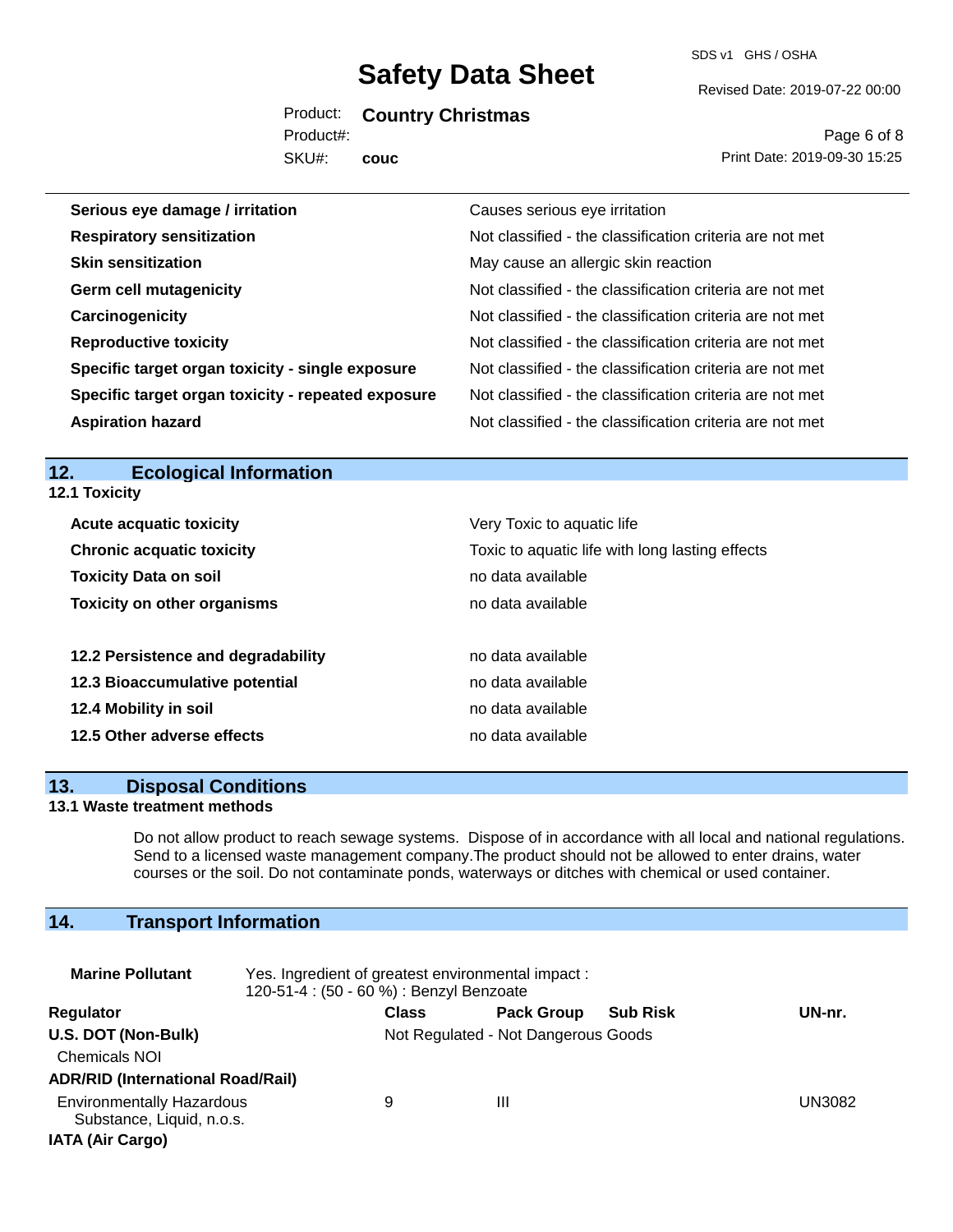SDS v1 GHS / OSHA

|                                                                      |                             |      | <b>Salety Data Slieet</b>                                                                        | Revised Date: 2019-07-22 00:00 |
|----------------------------------------------------------------------|-----------------------------|------|--------------------------------------------------------------------------------------------------|--------------------------------|
|                                                                      | Product:<br>Product#:       |      | <b>Country Christmas</b>                                                                         | Page 7 of 8                    |
|                                                                      | SKU#:                       | couc |                                                                                                  | Print Date: 2019-09-30 15:25   |
| <b>Environmentally Hazardous</b><br>Substance, Liquid, n.o.s.        |                             | 9    | $\mathbf{III}$                                                                                   | <b>UN3082</b>                  |
| <b>IMDG (Sea)</b>                                                    |                             |      |                                                                                                  |                                |
| <b>Environmentally Hazardous</b><br>Substance, Liquid, n.o.s.        |                             | 9    | Ш                                                                                                | <b>UN3082</b>                  |
| <b>Regulatory Information</b><br>15.                                 |                             |      |                                                                                                  |                                |
| <b>U.S. Federal Regulations</b>                                      |                             |      |                                                                                                  |                                |
| <b>TSCA (Toxic Substance Control Act)</b>                            |                             |      | All components of the substance/mixture are listed or exempt                                     |                                |
| 40 CFR(EPCRA, SARA, CERCLA and CAA)<br><b>U.S. State Regulations</b> |                             |      | This product contains NO components of concern.                                                  |                                |
| <b>California Proposition 65 Warning</b>                             |                             |      | This product contains the following components:                                                  |                                |
| 94-59-7                                                              | $202 - 345 - 4 \le 78$ ppm  |      | Safrole (Natural Source)                                                                         |                                |
| $93 - 15 - 2$                                                        | $202 - 223 - 0 \leq 41$ ppm |      | Methyl Eugenol (Natural Source)                                                                  |                                |
| 123-35-3(NF 204-622-5 $\le$ 15 ppm                                   |                             |      | beta-Myrcene (Natural Source)                                                                    |                                |
| <b>Canadian Regulations</b>                                          |                             |      |                                                                                                  |                                |
| <b>DSL</b>                                                           |                             |      | 100.00% of the components are listed or exempt. The following<br>components are NOT on the List: |                                |
| 94201-73-7<br>303-662-1                                              | $\leq$ 10 ppm               |      | Tetrahydro-4-methyl-2-phenyl-2H-pyran                                                            |                                |

## **16. Other Information**

**15.** 

#### **GHS H-Statements referred to under section 3 and not listed in section 2**

| H227 : Combustible liquid                                   | H303: May be harmful if swallowed            |
|-------------------------------------------------------------|----------------------------------------------|
| H317 : May cause an allergic skin reaction                  | H320 : Causes eye irritation                 |
| H401 : Toxic to aquatic life                                | H402 : Harmful to aquatic life               |
| H410 : Very toxic to aquatic life with long lasting effects |                                              |
| Total Fractional Values                                     |                                              |
| (TFV) Risk                                                  | <b>Risk</b><br>(TFV).                        |
| (65.58) Acute Toxicity Inhalation, Category 5               | (34.77) Aquatic Chronic Toxicity, Category 3 |
| (13.30) Sensitization, Skin, Category 1B                    | (3.47) Aquatic Chronic Toxicity, Category 2  |
| (2.61) Aquatic Chronic Toxicity, Category 4                 | (2.38) Aquatic Acute Toxicity, Category 1    |
| (1.75) Acute Toxicity Dermal, Category 5                    | (1.55) Skin Corrosion/Irritation, Category 3 |

- 
- 
- 
- 
- (1.13) Acute Toxicity Oral, Category 4 (1.04) Eye Damage/Eye Irritation, Category 2A